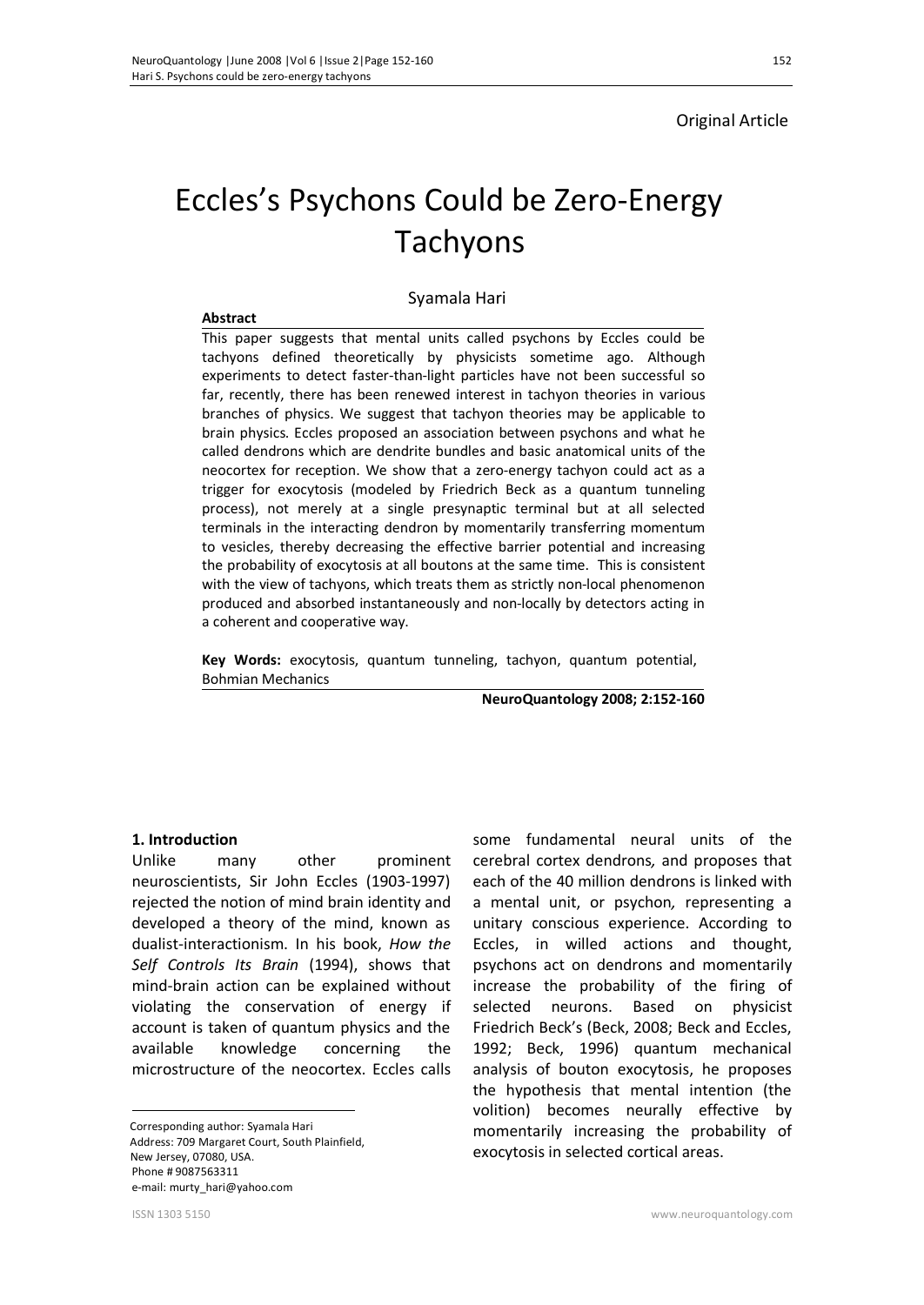A nerve impulse propagating into a presynaptic terminal triggers a process called exocytosis that causes opening of a channel and releasing transmitter molecules into the synaptic cleft. Exocytosis is the basic activity that initiates information flow between neurons in chemical synapses. It is triggered with some small probability by an arriving nerve impulse. The detailed model proposed by Beck and Eccles (1992) is based on the quantum concept of quasiparticles, reflecting the particle aspect of a collective mode. Their proposed model refers to tunneling processes of two-state quasiparticles, resulting in state collapses. It yields a probability of exocytosis in agreement with empirical observations. The quantum treatment of exocytosis links the neocortical activity with the existence of a large number of quantum probability amplitudes (Stapp, 2007), since there are more than 100,000 boutons in a bundle of dendrites called a dendron. Eccles's rationale for the hypothesis of mental interaction includes the argument that mental intention must be neurally effective by momentarily increasing the probabilities for exocytosis in a whole dendron and coupling the large number of probability amplitudes to produce coherent action because in the absence of mental activity these probability amplitudes would act independently, causing fluctuating EPSPs in the pyramidal cell.

In this paper, we suggest that the so called psychons could be tachyons defined by physicists sometime ago (Bilaniuk et al., 1962; Feinberg, 1967; Recami, 1974). Theoretically, the existence of tachyons is not contrary to the principle of Relativity. Although experiments to detect faster-than-light particles have not been successful so far, recently, there has been renewed and keen interest in tachyon theories (Recami, 1998; 2001; 2004; 2008; Recami et al., 1986; Giannetto et al., 1986) across a spectrum of research areas as diverse as particle physics to astrophysics and string theory. In this paper, we suggest that tachyon theories may be applicable to brain physics as well. We show how a zero-energy tachyon could act as a trigger for exocytosis in a whole dendron by momentarily decreasing the effective

potential (external potential plus the quantum potential also called the Bohmian potential) of a multitude of quasiparticles and thereby enhancing the tunneling process across the whole dendron.

In this paper, we consider a tachyon as a non-local object (but not a material particle), which can be associated with an imaginary mass value and with waves which are non-local in space but localized in time. The author has held the view since a long time (Hari, 2002; Vishnubhatla, 1985; 1986) that thought processes in a brain involve tachyons (faster than light objects) defined by physicists sometime ago. Some intuitive rationale for this hypothesis may be found in the stated references. Here, we adopt the point of view that treats tachyons as strictly non-local phenomena produced and absorbed by detectors in a coherent and cooperative way. A tachyon cannot be created in one position to be later absorbed or measured at another position; the tachyon must be created or absorbed over a region of space, and therefore *one cannot talk in terms of time of flight from one position to another*  (Shay and Miller, 1977).

### **2. Beck-Eccles Quantum Mechanical Model of Exocytosis**

In the Beck-Eccles (1992; Beck, 2008) quantum mechanical model of exocytosis, they adopt the following concept: preparation for exocytosis means bringing the presynaptic vesicular grid into a metastable state from which exocytosis can occur. The process of exocytosis is then modeled by the motion of a quasiparticle with one degree of freedom along a collective coordinate q, and over an activation barrier. The motion is characterized by a potential energy V(q), which may take on a positive value before exocytosis according to the metastable situation, then rises toward a maximum and acts as the barrier, which the quasiparticle has to tunnel through, and finally drops to zero. This quantum mechanical tunneling process consists of two states: one in which the particle has not crossed the barrier and exocytosis does not take place, and the other state in which the particle crosses the barrier and exocytosis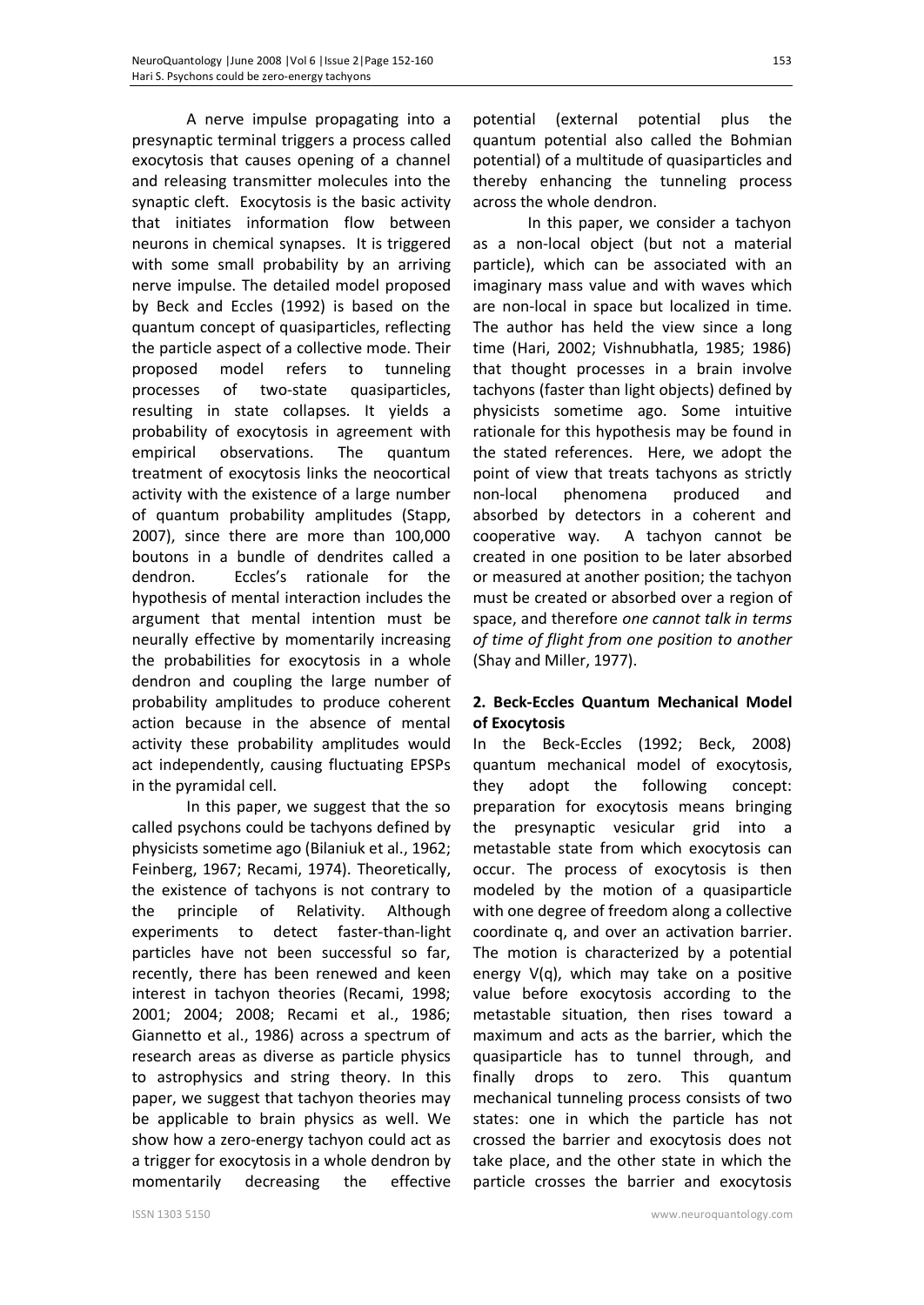takes place. Eccles hypothesizes that mental intention is responsible for the action of selecting the state, where exocytosis occurs, by momentarily increasing the probability of exocytosis. The time-dependent process of exocytosis is described by Beck and Eccles (1992: p3) by a one-dimensional Schrödinger equation for the wave function  $\Psi(q,t)$ ,

$$
i\hbar \partial_t \Psi(q, t) = -\left(\frac{\hbar^2}{2M}\right) \partial_q^2 \Psi(q, t)
$$
  
+V(q) \Psi(q, t) (2.1)

where ∂ denotes differentiation with respect to its suffix, M is the mass of the particle and ћ is the Plank's constant. In the following sections, we show that a zero-energy tachyon can trigger the crossing of the potential barrier (in other words, collapse of the quasiparticle wave-function to the state, where exocytosis occurs) by momentarily transferring momentum to the quasiparticle (somewhat like giving it a push!) without any exchange of energy. Thereby, the particle's effective potential, that is, the external potential plus the quantum potential is decreased to a value below the particle's total energy and allows the particle to tunnel through the barrier. Being a field, the tachyon pushes all the boutons in the dendron at the same time!



**Figure 1.** The stages of exocytosis (*from* Beck, 2008). Nt  $=$  neurotransmitter molecules, vs = vescicle, pm = presynnaptic membrane. Influx of  $Ca^{2+}$ after depolarization by a nerve impulse opens the calcium gated channel.

The decisive process for the release of transmitter molecules is the opening of an ion channel in the presynaptic membrane. The biophysical mechanism for this is presumably a conformation change in the electronic structure of the membrane. The dynamics of this electronic process of conformational change is described by Beck by means of a quasiparticle with a single degree of freedom, which represents the collective degrees of freedom along this motion.

### **3. Zero-Energy Tachyon's Electromagnetic Field**

The Klein-Gordon equation for a free tachyon having negative squared-mass –  $\mu^2$  (where  $\mu$ is a positive real number) is written as

$$
\left(\frac{\partial_t^2}{c^2} - \Delta - m^2\right) \psi(\mathbf{x}, t) = 0 \tag{3.1}
$$

where  $x$  is the vector  $(x, y, z)$ ,  $\Delta = \partial_x^2 + \partial_y^2 + \partial_z^2$  and again, ∂ denotes differentiation with respect to its suffix, c is the speed of light in free space, and  $m = \mu c / \hbar$ . Separating the time dependence of  $\psi$  by writing  $\psi(\mathbf{x},t) = \psi(\mathbf{x}) \psi'(t)$ , we get solutions  $e^{i\omega t} \psi(x)$  of equation (3.1), where  $\psi(x)$ satisfies

$$
[-\Delta - k^2]\psi(\mathbf{x}) = 0 \text{ and } \omega^2 / c^2 = k^2 - m^2. \quad (3.2)
$$

The frequency ω is real only for  $k \ge m$ ; plane wave solutions  $e^{i(\omega t - k.x)}$  where k=|**k**| and ω is real, are not a complete set in space because of this condition and a superposition of them cannot be localized in space (Feinberg, 1967). The phase velocity of such a wave  $e^{i(\omega t - \mathbf{k} \cdot \mathbf{x})}$  is < c and group velocity of the associated wave packet is  $> c$ . On the other hand, a superposition of solutions  $e^{i(\omega t - k.x)}$  of (3.1) with real  $\omega$  can be localized in time. It happens that superposition of solutions of (3.1) corresponding to nonphysical energies (imaginary ω) and moments may be localized and propagate subluminally but we do not refer to such waves as tachyons in this paper. A tachyon's interaction with matter is non-local (Feinberg, 1967; Dhar et al., 1968; Sudarshan, 1970; Shay and Miller, 1978). A tachyon wave is a strictly non-local phenomenon in a dispersive medium produced and absorbed instantaneously and non-locally by detectors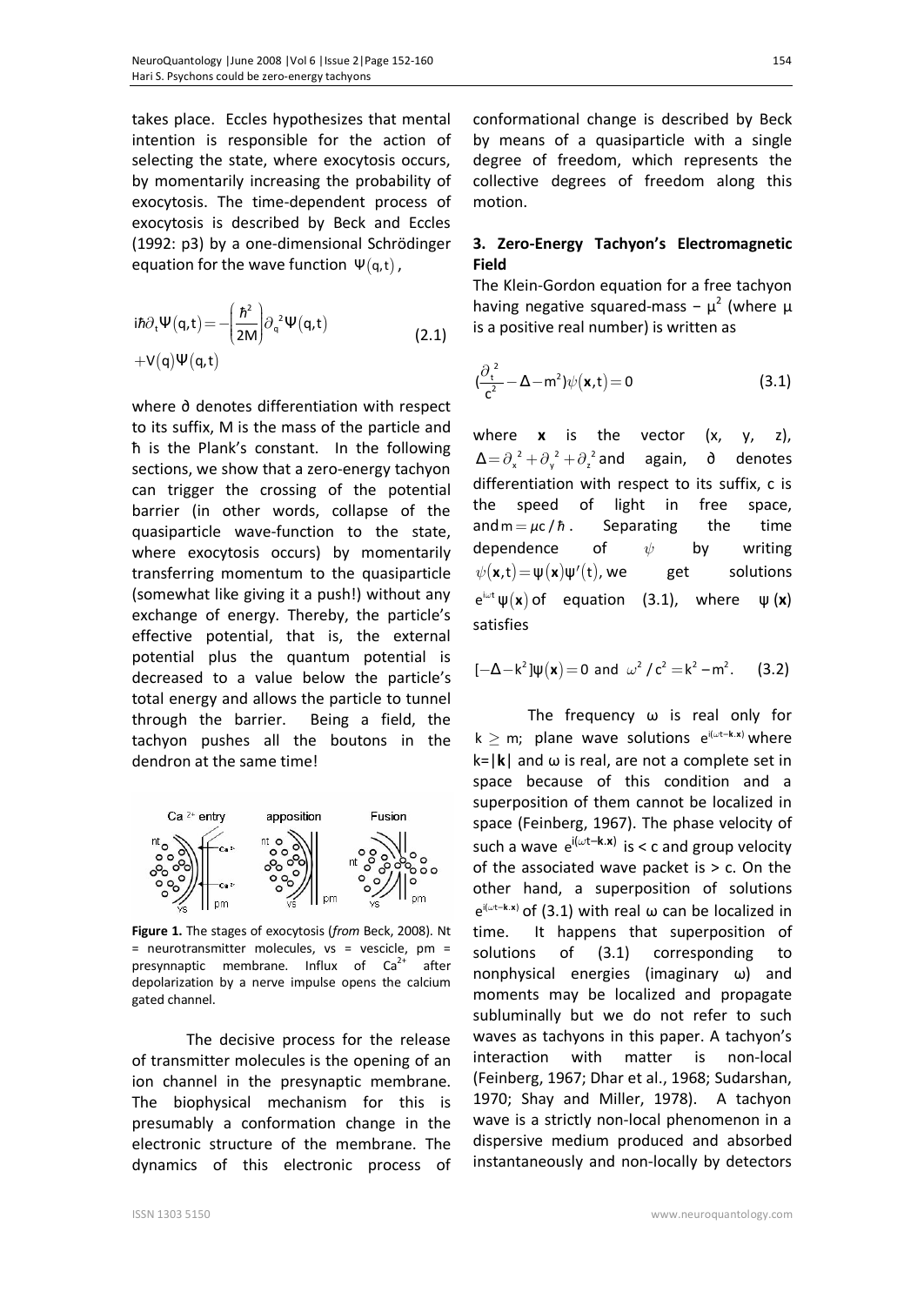acting in a coherent and cooperative way (Shay and Miller, 1977).

In the frame of reference in which the energy of a tachyon vanishes (and where the quasiparticle's motion is described by the Schrödinger equation (2.1)), the tachyon's momentum is equal to mc and instead of being at rest, the tachyon moves with infinite speed. $2$  The interaction of such a tachyon with ordinary matter would be to transfer no energy but all its momentum instantaneously in a manner analogous to a rigid body's transferring impulses instantaneously in a collision without exchanging energy (Sudarshan, 1970). In the following sections, we will show that a zero-energy tachyon's interaction with a dendron would result in transferring momentum to various boutons in a dendron and thereby decrease the effective barrier potential and increase the probability of exocytosis in all its boutons.

A zero-energy solution of (3.1) corresponds to frequency  $\omega = 0$  and  $K^2 = m^2$ , and satisfies the Helmholtz equation:

$$
\Delta \Phi(\mathbf{x}) = -m^2 \Phi(\mathbf{x}). \tag{3.3} t =
$$

Equation (3.3) has multiple linearly independent solutions Φ(**x**) corresponding to a given value of m. Each solution represents a field with zero energy and capable of exchanging momentum with a particle of matter. We take  $\Phi(\mathbf{x})$  to be real.

To describe the interaction of a field satisfying equation (3.3) with a particle whose motion is governed by a Schrödinger equation, we associate an electromagnetic field with a solution of (3.3) as follows. Consider the field  $\varphi(\mathbf{x},t) = e^{imct} \Phi(\mathbf{x})$ , and the four-vector

$$
\tilde{A} = (-\nabla \varphi(\mathbf{x}, t), \partial_{\tau} \varphi(\mathbf{x}, t))
$$

where  $\tau$  = ct. Writing  $\bar{A} = -\nabla \varphi$  and  $U = \partial_z \varphi = im\varphi$ , we find that equation (3.3) implies that **Ā** and U satisfy the following Poisson equations of the vector and scalar potentials of an electromagnetic field whose current density and charge density are both zero.

 $(\Delta - \partial_t^2 / c^2) \bar{A}(\mathbf{x}, t) = 0$ ,  $(\Delta - \partial_t^2 / c^2) U(\mathbf{x}, t) = 0$ Moreover, **Ā** and U satisfy the Lorentz gauge condition:  $\nabla \cdot \mathbf{\bar{A}} + (1/c)\partial_t U = 0$ . Hence **Ā** and  $U=im\varphi$  can be the vector and scalar potentials of an electromagnetic field. Note that the potentials **Ā** and U give rise to zero fields **E** and **B** because

$$
\mathbf{E} = -\nabla U - (1/c)\partial_{t}\mathbf{\bar{A}} = 0 \text{ and } \mathbf{B} = \text{curl}\mathbf{\bar{A}} = 0.
$$

Nonetheless, we will use U and **Ā** to describe the interaction of a solution of equation (3.3) with a particle of matter since these potentials may produce observable effects other than and independent of the electric and magnetic fields also produced by them (Aharonov, Bohm, 1959), in the present case the electric and magnetic fields are in fact, zero. Like Beck & Eccles (1992), we assume that the interaction of the tachyon (psychon) with the dendron is momentary and take t=0 as the time of interaction. We find that at t=0 the scalar potential im $\Phi(\mathbf{x})$  is purely imaginary whereas the vector potential  $-\nabla\Phi(\mathbf{x})$  is real and therefore, a zero-energy tachyon would only transfer momentum to a charged particle but no energy. This is consistent with the well known roles of scalar and vector potentials: the scalar potential is a store of field energy, and the vector potential is a momentum potential (a store of field momentum available to charge motion) (Konopinski, 1978).

#### **4. Tachyon-Dendron Interaction**

In the Beck-Eccles (1992; Beck, 2008) model, the various boutons in a dendron, have probabilities of exocytosis that are independent of one another. Hence, the wave- function of all boutons together, is the product of their individual wave-functions, and the Hamiltonian of the total system is the sum of the individual Hamiltonians; in other words, each bouton has its motion described by an equation of the form (2.1) with no term of interaction with any other bouton. Therefore, to describe the effect of the electromagnetic potentials described above

 $\overline{a}$ 

 $2$  Even in special relativity extended to superluminal motions, only the speed c of light in the vacuum is invariant, while the infinite speed is not invariant and it changes when changing observer.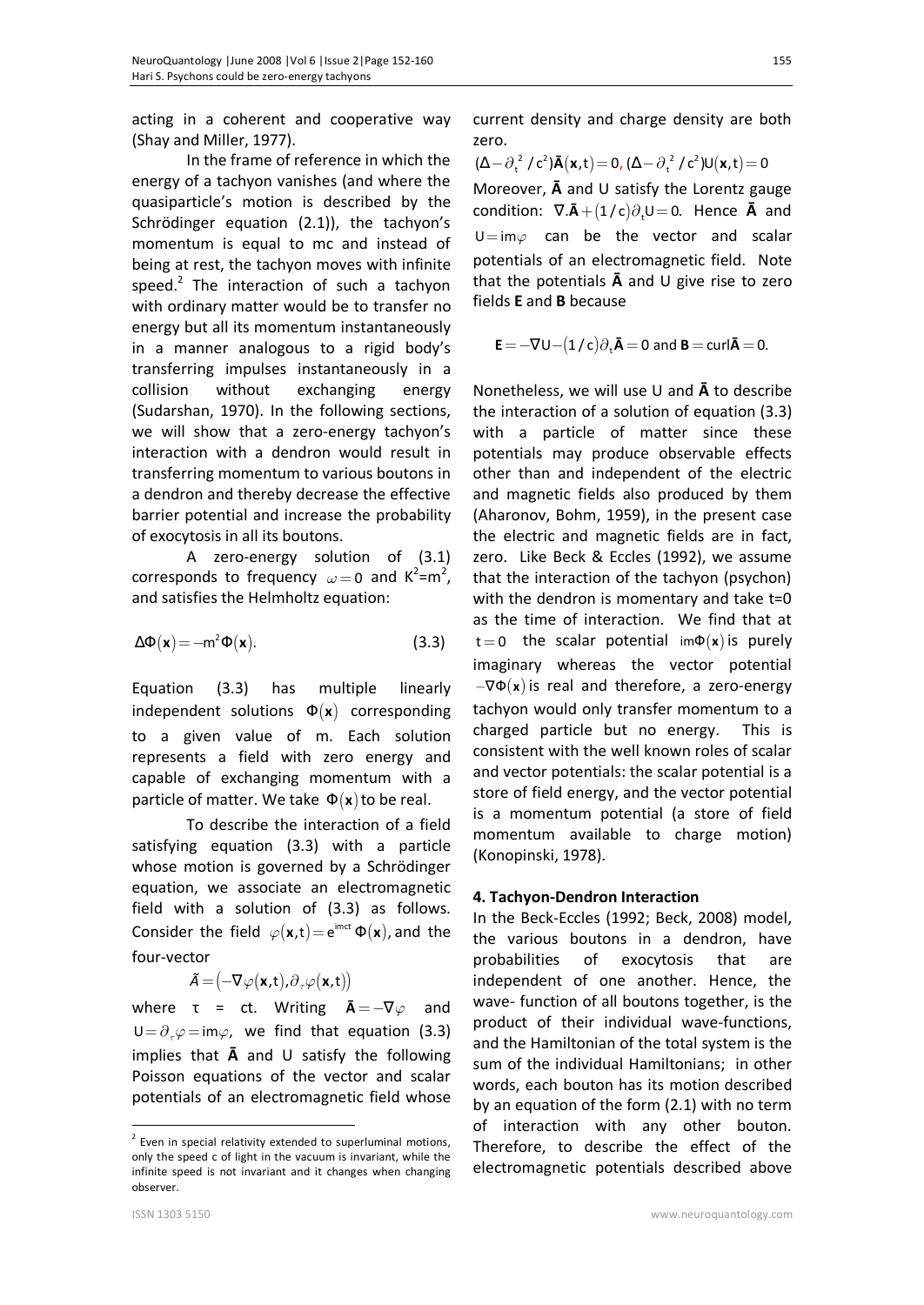on each bouton, we will introduce the necessary electromagnetic interaction terms into the equation (2.1) and the discussion that follows will be applicable to any bouton in the dendron.

In terms of scalar and vector potentials *V* and **a**, the following is the Schrodinger equation in three dimensions of a particle with charge *e* and mass M interacting with the EM field defined by *V* and **a**:

$$
\begin{aligned} i\hbar\partial_t\Psi\,&=\big(1\,/\,2M\big)\big[\big(\hbar\,/\,i\big)\nabla-\big(e\,/\,c\big)\textbf{a}\big(\textbf{x},t\big)\big]^2\,\Psi \\ &+\big\{eV+V\big\}\Psi \end{aligned}
$$

In the present case of a bouton, the quasiparticle's motion depends on a single degree of freedom q given in equation (2.1). The coordinate q is a collective coordinate and may not necessarily be identical with one of its Cartesian coordinates x, y, z. Still, its position vector  $\mathbf{r} = \mathbf{r}(\mathbf{q}, \mathbf{t}) = \mathbf{r}(\mathbf{q})$  is a function of q; we assume that **r** does not depend explicitly on time because the external potential V of the bouton in equation (2.1) depends on q alone. Hence, the terms

$$
\mathbf{a} = -e^{imct} \nabla \Phi(\mathbf{r}) \text{ and } V = e^{imct} \text{im} \Phi(\mathbf{r})
$$

that enter into (2.1) have their explicit time dependence only in the factor  $e^{imct}$  because Φ(**r**) and ∇Φ(**r**) do not depend explicitly on time. Thus, after the electromagnetic interaction with the tachyon field, the equation (2.1) of the *j*th bouton in the dendron changes to the equation (4.1) below, where  $q_j$  is its degree of freedom:

$$
\begin{aligned}\n&\text{i}\hbar\partial_{t}\Psi_{j}(q_{j},t) = \\
&\left(1/2M_{j}\right)\left[\hat{\mathbf{I}}_{j}(\hbar/i)\partial_{qj} - e_{j}\mathbf{A}(\mathbf{r}_{j})/c\right]^{2}\Psi_{j}(q_{j},t) \\
&\text{+} \left[i\mathbf{e}_{j}\text{me}^{\text{imct}}\Phi(\mathbf{r}_{j}) + \\
&\text{V}(q_{j})\right]\Psi_{j}(q_{j},t), j = 1, 2, \dots, N.\n\end{aligned} \tag{4.1}
$$

In the above equation,  $e_j$  is the quasiparticle's charge, M<sup>j</sup> its mass, **Î<sup>j</sup>** is the unit vector along its velocity **v<sup>j</sup>** , V(qj) is the value of an external potential of the dendron for  $q = q_i$ ,  $A(\mathbf{r}_i) = -\nabla \Phi(\mathbf{r})$  at  $\mathbf{r} = \mathbf{r}_i$  and N is the number of boutons that are candidates for exocytosis.

We note that on the right side of  $(4.1)$ ,  $\mathbf{\hat{I}}_j(\hbar/i)\partial_{\mathbf{q}j}$  corresponds to the particle's canonical momentum and  $M_j$ **v**<sub>i</sub>  $-(e_j/c)e^{imct}$ **A** $(r_j)$  is its kinetic momentum. Hereafter, to simplify notation, we will drop the suffix j while describing the motion of a single bouton and write (4.1) as

$$
i\hbar \partial_{t} \Psi'(q,t) = (1/2M)[\hat{\mathbf{I}}(\hbar/i)\partial_{q} -ee^{imct} \mathbf{A}(\mathbf{r})/c]^2 \Psi'(q,t)
$$
(4.2)  
+[ieme^{imct} \Phi(\mathbf{r})+V(q)]\Psi'(q,t)

To describe the tunneling process in the language of Bohmian mechanics (Bohm, 1959; Holland, 1996), we will write the wavefunction  $\Psi(q,t)$  in equation (2.1) as

$$
\Psi(q,t)\!=\!R(q,t)e^{iS(q,t)/\hbar}
$$

where R and S are real valued functions. Equating the real and imaginary parts on both sides of (2.1), we obtain the following two equations:

$$
\partial_{\tau} S + \left(\partial_{q} S\right)^{2} / 2M + Q + V(q) = 0 \quad (4.3)
$$
  

$$
\partial_{\tau} R^{2} + \partial_{q} \left(R^{2} \partial_{q} S\right) / M = 0, \quad (4.4)
$$

where  $Q = -\hbar^2 \left( \partial_q^2 R \right) / 2MR$  is called the quantum potential. Equation (4.3) is similar to the Hamilton-Jacobi equation of classical mechanics; therefore,  $-\partial_t S = E$ , the total energy of the particle, and  $\partial_{\alpha} S =$ the particle's momentum. (4.4) is the equation of continuity relating the probability density  $R^2$ that the particle is at the position q at time t, to the probability current  $R^2(\partial_q S)/M$ . Once (2.1) is solved for the wave-function  $\Psi(q,t)$ , the particle's trajectories can be computed classically from Mdq/dt =  $\partial_q$ S (4.5)

$$
\frac{1-\sigma_q}{2}
$$

Md<sup>2</sup>q/dt<sup>2</sup> =  $-\partial_q (Q + V) (4.6)$ 

by prescribing initial conditions. In (4.6) we wrote  $V(q)$  as V for brevity and will do so hereafter. At the first classical turning point where the tunneling process begins, E=V and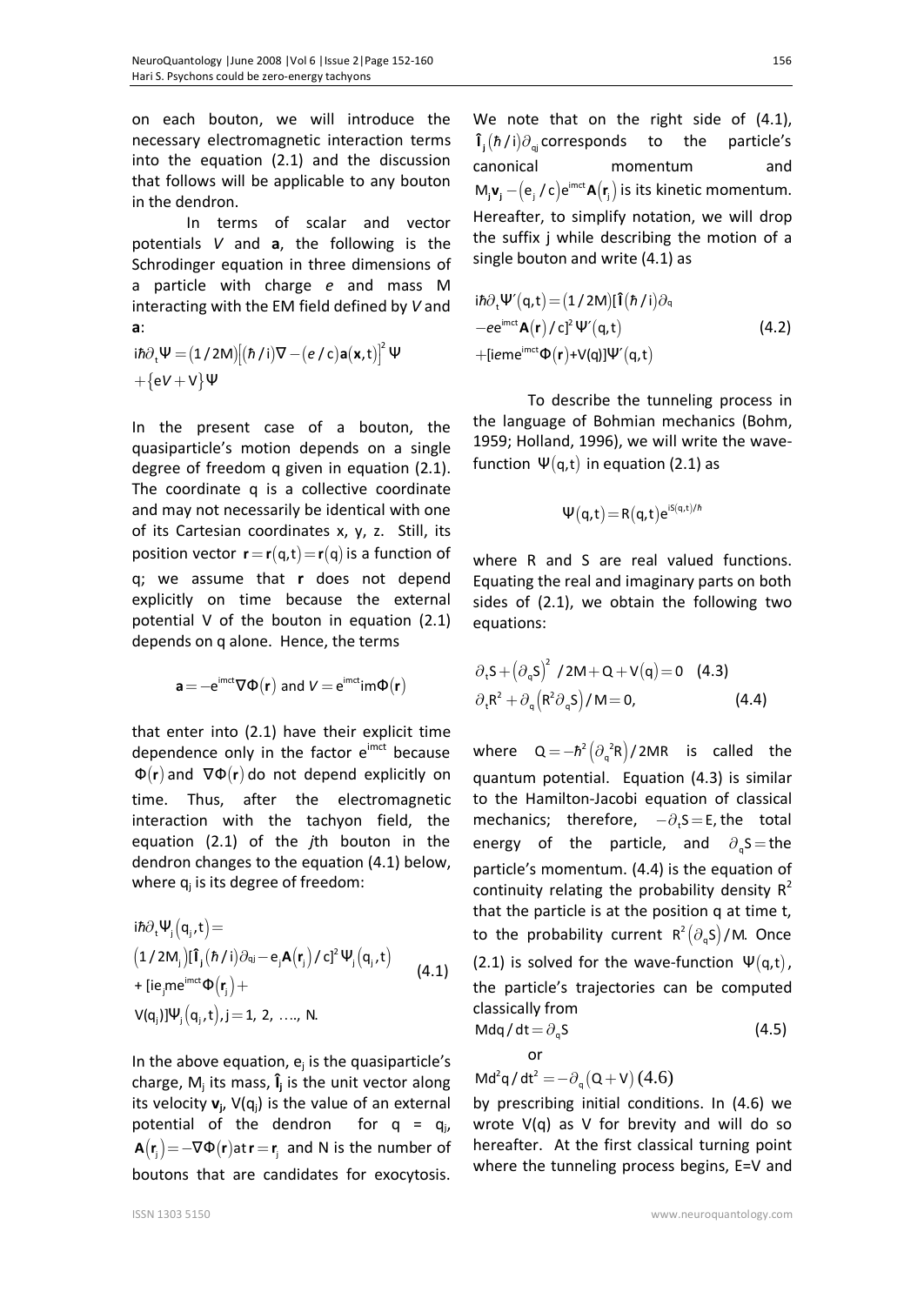Q=0; hence from equation (4.3), the particle's kinetic energy  $(\partial_{q}S)^{2}$  $\partial_q S$ <sup>2</sup>/2M = 0 at this point. When the potential V increases and becomes >E, motion is classically forbidden. As long as the particle remains in the state of no exocytosis, in other words, it has not crossed the barrier V>E, the particle's momentum  $\partial_{q}S$ remains zero and the quantum potential Q adjusts itself so that  $Q+V = E$ . Note that  $Q+V$ cannot be >E because  $(\partial_{\alpha}S)^2$  cannot be negative. On the other hand, Q+V can be <E although V>E; if so, equation (4.6) gives trajectories penetrating the barrier and equation (4.3) gives a nonzero kinetic energy  $(\partial_{q}S)^{2}$ Therefore, V>E and Q+V<E together correspond to the state where exocytosis has taken place.



**Figure 2.** Quantum tunneling of the quasiparticle.

Figure 2 above is the same as Figure 4 from (Beck and Eccles, 1992) except that the time of interaction is taken as t=0 in our discussion. The dashed curve sketches tunneling state through the barrier. At the beginning  $(t \le 0)$ , the wave packet is in the left area. After time t the amplitude has a part left of the barrier and a part right of the barrier.  $\partial_{q}S = 0$  within the barrier. If the tachyon interaction takes place when the particle is at or within the barrier  $V > E$ , its effect on equations  $(4.3)$ ,  $(4.4)$ ,  $(4.5)$  and (4.6) can be obtained by substituting

$$
\Psi'(q,t)\!=\!R'(q,t)e^{iS'/\hbar}
$$

in (4.2), and equating real and imaginary parts on both sides of equation and noting that ∂q**Î**=0. Thus it is seen that at the interaction time t=0, equations (4.3) and (4.4) change respectively to (4.7) and (4.8) below.

$$
\partial_{\tau} S' + \left(\partial_{\mathbf{q}} S' - e\mathbf{A}/c\right)^{2} / 2M + Q' + V = 0
$$
 (4.7)  

$$
\partial_{\tau} R'^{2} + \partial_{\mathbf{q}} [R'^{2} \partial_{\mathbf{q}} (S - e\mathbf{A}.\hat{\mathbf{I}} / c)] / M = e m \Phi R' \text{ (4.8)}
$$

where  $Q' = -\hbar^2 \left( \partial_q^2 R' \right) / 2MR'$ . At t=0, equations (4.5) and (4.6) change respectively to

$$
Mdq/dt = \partial_q S'
$$
 (4.9)

and

$$
Md^2q/dt^2 = -\partial_q(Q'+V)
$$
 (4.10)

In (4.7), the first term  $\partial_t S' = -E$  is total energy of the particle and same as in (4.3) because the interaction does not involve exchange of energy. The second term in (4.7)  $(\partial_q S' - eA/c)^2$ /2M is the particle's kinetic energy. At t=0,  $\partial_{a}S' = \partial_{a}S = 0$ . Hence, using  ${\bf A}({\bf r}) = -\nabla \Phi({\bf r})$  we find that at t=0, the kinetic energy is  $((e/c)\nabla\Phi(r))^2$  / 2M and momentum is |*e*∇Φ(**r**)/ c| which is acquired by the particle as a result of the interaction. Therefore, if  $\nabla \Phi(\mathbf{r}) \neq 0$  at the position **r**, then from (4.7), we have

$$
Q' + V = E - ((e/c)\nabla \Phi(\mathbf{r}))^2 / 2M < E.
$$

Equation (4.10) may be used now to determine the particle's trajectory classically and permits trajectories to penetrate through the barrier. Thus, except at those points where  $∇Φ$  vanishes, the quantum potential acts to lower the barrier momentarily to permit trajectories to pass through the barrier. Indeed, it turns out that for sufficiently small m, the whole dendron will be within a region where ∇Φ does not vanish. This can be seen as follows. Assuming that ∇Φ does not vanish at the origin (if not we can change the origin to a point where grad  $\Phi$  does not vanish by a translation of the origin of co-ordinates), consider the coordinates **x**′=m**x**. Equation (3.3) when expressed in terms of **x**′ becomes

$$
\Delta' \Phi' \big( \mathbf{x}' \big) \!=\! - \Phi' \big( \mathbf{x}' \big).
$$

Since  $\nabla \Phi(\mathbf{x}) = m \nabla' \Phi'(\mathbf{x}')$ ,  $\nabla' \Phi'(\mathbf{x}')$  does not vanish at **x**′=0. Hence there is an r such that  $\nabla' \Phi'(\mathbf{x}') \neq 0$  in the region  $|\mathbf{x}'|$  < r. This implies that  $\nabla \Phi(\mathbf{x}) \neq 0$  when  $|m\mathbf{x}| < r$ ; hence r/m would include the entire dendron if m is sufficiently small.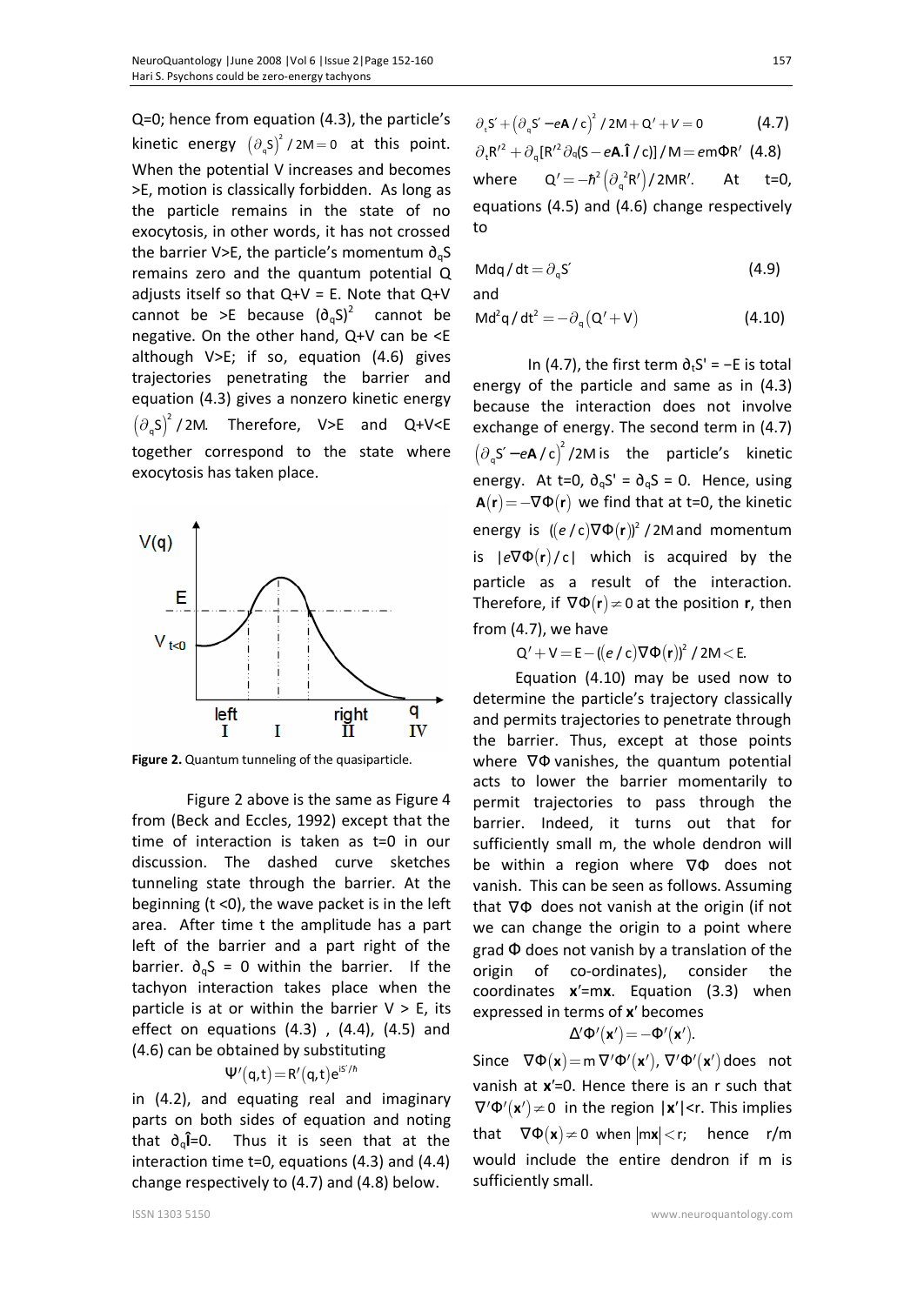The solution  $\Phi(x)$  may be assumed to have been normalized to satisfy the condition that the total momentum acquired by all the boutons in the interacting dendron equals mc, the momentum of the tachyon because the solution  $\Phi_{\theta}(\mathbf{x})$  is given by

$$
\Phi_{\scriptscriptstyle N}^{}(\boldsymbol{x}) \!=\! m \Phi(\boldsymbol{x}) / (\Sigma_{j=1}^N \,|\, \nabla \Phi\big(\boldsymbol{r}_j\big) |)
$$

does satisfy the condition:

$$
\sum_{j=1}^{N} |\nabla \Phi_{N}(\mathbf{r}_{j})| = m.
$$

## **5. How Is This Theory Verified Experimentally?**

So far, in the above sections, we have been describing only the theoretical possibility of a tachyon's interaction with a dendron resulting in exocytosis at its multiple boutons to produce a strong enough EPSP (*excitatory postsynaptic potential*) by a pyramidal cell. Clearly, unless there is a way to verify the theory by making measurements on the brain, the theory will be no more than a speculation or hypothesis. Leaving a detailed analysis of such verification to a future paper, here, we suggest a possible approach to such verification.

After the momentary tachyon interaction is turned off, the particle's motion reverts back to that described by equations and (4.3) and (4.4) but with a different initial condition: at time t+δt the particle's momentum is |∂qS|=|*e***A**/c| where **A**=**A**(**r**), **r** being the particle position at time t+δt. Therefore, after time t+δt, the equation (4.6) becomes

$$
Md^2q/dt^2 = -\partial_q(Q + V - (\partial_q S)^2) \leq 0. \tag{5.1}
$$

Assuming that the interaction provides kinetic energy which is very small relative to E, and therefore neglecting  $(\partial_{\alpha}S)^2$  on the right hand side of (5.1), we obtain a constant momentum |*e***A**/c| for the particle for its journey through the barrier. Equating this to the momentum obtained by the WKB solution of Schrodinger equation in the barrier region, we have

$$
|e\mathbf{A}|/c = \sqrt{(2M(V-E))}.
$$
 (5.2)

Taking the effective barrier height V−E in the range 0.05 to 0.1 eV and the effective mass M of the quasiparticle between 2 and 10 electron masses, |e**A/**c| is found to be in the

range  $10^{-13}$  to  $10^{-12}$ eV, from which an estimate of m can be obtained for the quasiparticle at position **r**. Estimation of m is not important at this time but existence of a single value of m which satisfies equation (5.2) at multiple positions **r** (positions of multiple boutons) is what validates the proposed hypothesis of tachyon interaction with the brain. Note that both sides of (5.2) are functions of **r(**q) while **A**(**r**) depends also on the tachyon mass m because it is the gradient of a solution of the Helmholtz equation (3.3) corresponding to m. Hence given a function V−E, existence of a value of m and an associated solution of (3.3) that also satisfies (5.2) implies that exocytosis is triggered by the same tachyon field simultaneously in all boutons of the dendron. It turns out that the theory of partial differential equations (Dautray and Lions, 1990; Hazewinkel, 1989; Sumbatyan and Scalia, 2004) assures existence of values for m and a unique solution of (3.3) that also satisfies (5.2) corresponding to each such value of m. By considering a closed region enclosing the whole dendron with all boutons of the dendron lying on its boundary such that the quasiparticles' motions are along the normals to the boundary at the corresponding points, that is, where the ion channels open, it is seen that equation (5.2) can be looked upon as a von Neumann boundary condition for the Helmholtz equation (3.3). Hence a solution satisfying both (3.3) and (5.2) does exist.

# **6. Why Tachyons and Further Work**

The proposal that memory and thought in the brain involve tachyons is based mainly on observed fundamental differences in the behaviors of living beings and lifeless systems (Hari, 2002). These behavioral differences include the following:

**1.**The first observation is now well-known and discussed by Searle (1980) and may be briefly stated as "*Information in a living brain is different from any of its representations used for its storage or communication*". Whenever we refer to "information" in physical sciences, it consist some form of matter or material energy and is merely a representation of some "real" information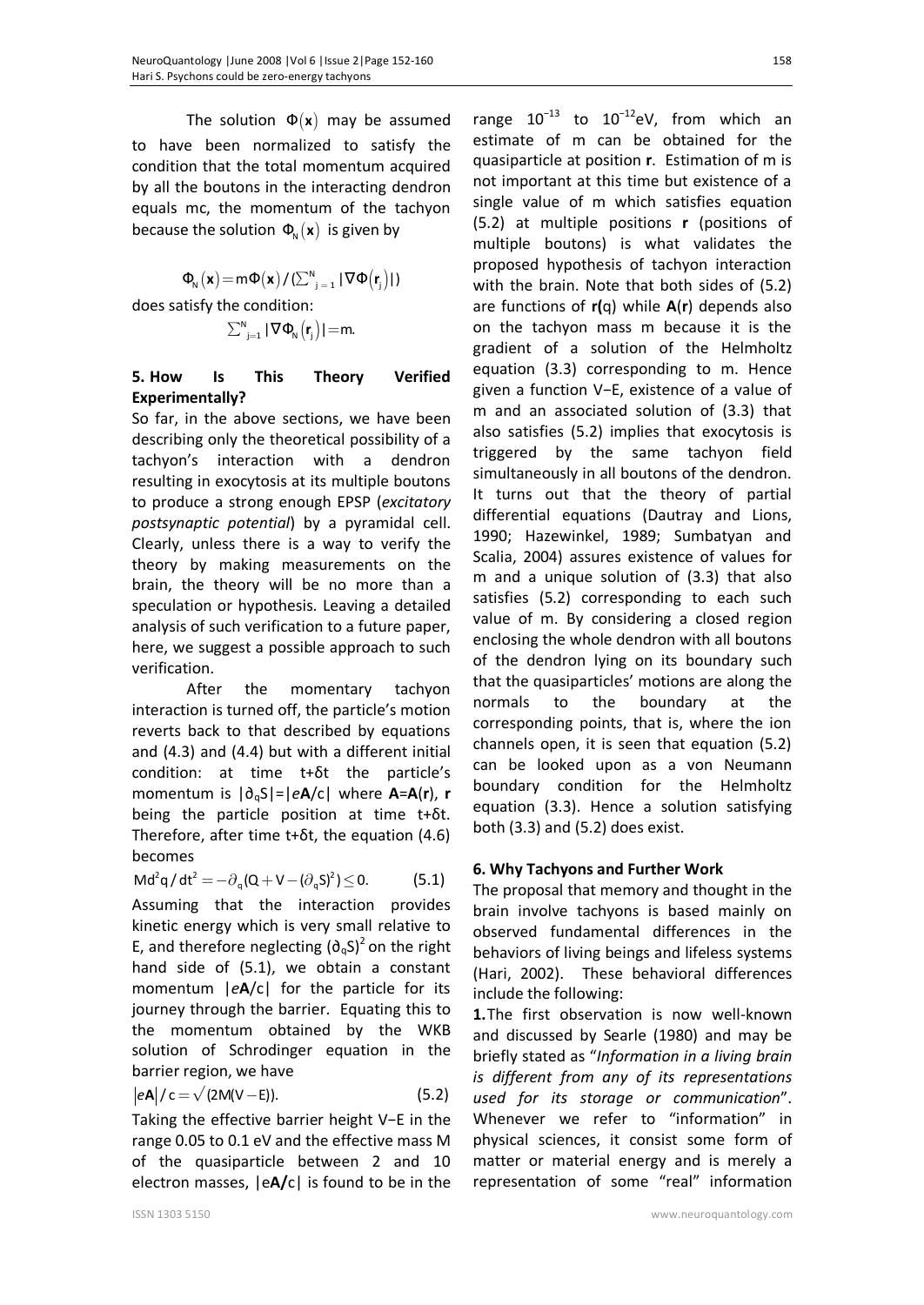stored in a living brain. The meaning exists only in the brain and not in any representation of it outside the brain. It is possible that the meaning which is known to be carried non-locally by systems of neurons may consist of tachyons which have imaginary masses and non-local and thus different from the ordinary matter and energy obtained from matter.

**2.** It seems that self-awareness in a brain may involve an infinite loop of writing information into memory (Vishnubhatla, 1985), which involves faster-than-light signal propagation and which even quantum computers cannot do. Although at present, it is not established in brain science that faster-than-light signal transmission takes place, in this author's view, presence of tachyons in the brain and their interaction with neurons would allow the brain to complete such an infinite loop of writing information into its memory.

Actually, since Jibu and Yasue (1997) published their theory of the dynamically ordered region of water realizing a boson condensation of evanescent photons inside and outside biological cells, there is ongoing discussion (Georgiev, 2006) of tunneling (evanescent) photons propagation within the tunneling region with infinite speed. However, it has to be noted that these tunneling photons are associated with nonvanishing real mass and different from the tachyons discussed above.

**3.** Our actions almost always have a desire, urge, purpose, motive, etc. as their basis. We act in the present not only because what we are at present but because we want to be something or somewhere in the future (Georgiev, 2002). So, our reasoning is inductive as well as deductive. The causality associated with inductive reasoning is called circular causality (Freeman, 2000) but it is not the same as the circular causality that is usually associated with feedback circuits and self-organization. The difference is that a motive that triggers a feedback loop is outside the loop in lifeless systems whereas

in the case of the brain, the trigger is somehow created from within the brain. Again, if desires, motives, etc consist of tachyons, then it would be possible for an action in the present to have a future state as a cause. Among the several papers written on causality of or its violation by tachyons (for example, Sudarshan, 1970; Feinberg, 1967; Recami, 1986; 1987), "*Causality and Tachyons in Relativity*" written by Caldirola and Recami (1980) is particularly interesting in the present context. In the section with title '*Can a Tachyonic Observer Inform Us about Our Future?*' of this paper, the authors conclude that a tachyonic observer can convey to an ordinary observer the effects on a future event E of the anti-signals (negative energy signals) sent by himself to E so as to physically influence E. To me, this seems to be how we think when we try to achieve a goal whatever it may be; we first think about the effects on the future event of present actions and then act.

Clearly, the scope of further work is vast. A theory of tachyon interaction with matter needs to be developed and more so in the context of the neuron environment of the brain.

One possible method of experimental detection of tachyon waves in a brain would be to verify the existence of the dispersion relation of the form in equation (3.2) for electromagnetic fields of the brain. Since at present, EEG is the primary means by which electric and electromagnetic activities in the brain are measured and their features inferred, the well known alpha, beta, theta and delta rhythms offer suitable area of investigation.

#### **Acknowledgement**

I am deeply grateful to Professor Erasmo Recami for sending me his valuable papers and useful comments. I wish to thank Danko Georgiev for many discussions via electronic mail.